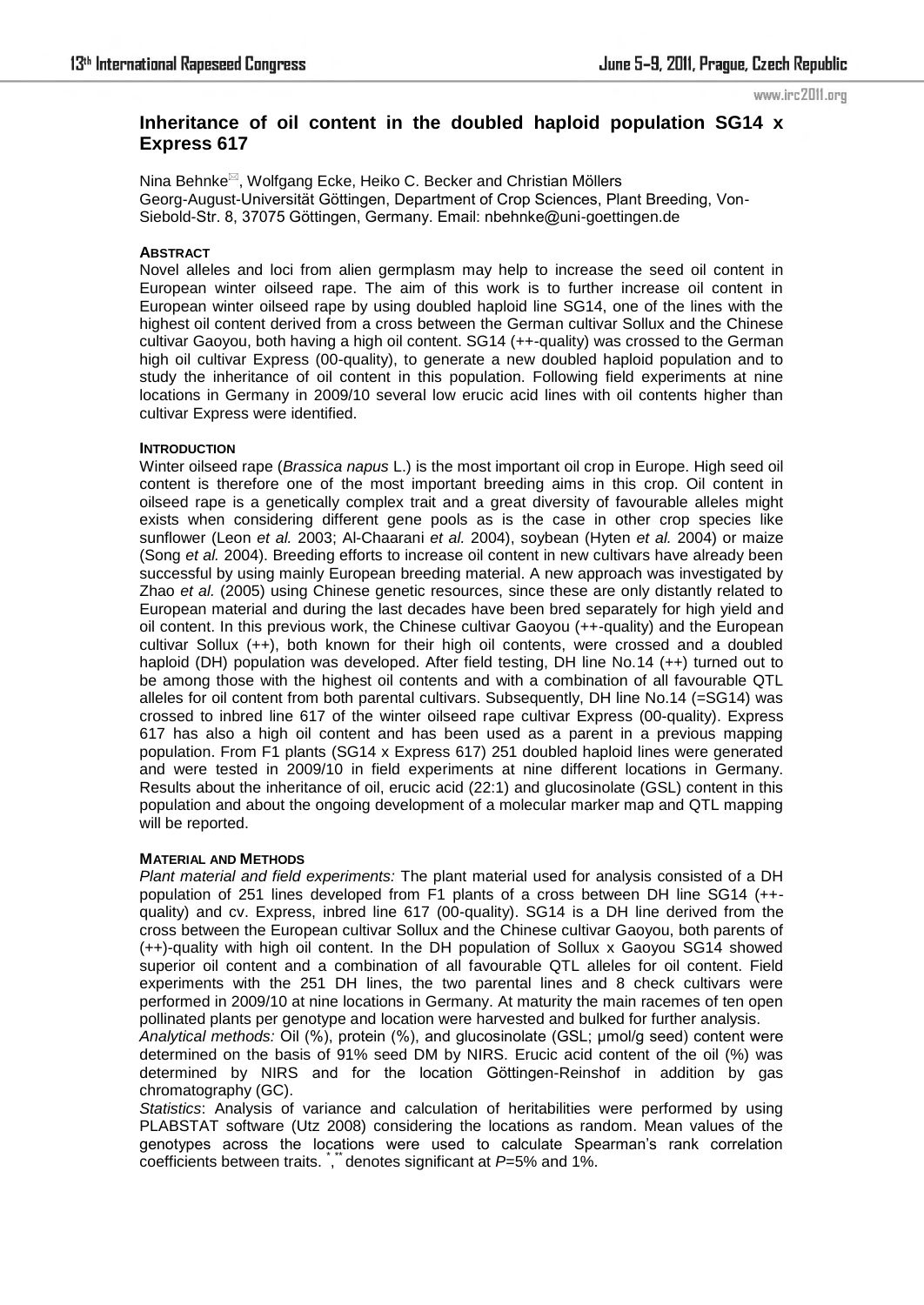# **RESULTS**

www.irc2011.org

The analysis of variance revealed large and significant differences between the DH lines of the SG14 x Express 617 population for oil content and all other traits (Tab. 1). Variance components for oil content showed a predominant effect of the genotype x location interaction, which, however, also consisted of the experimental error. Heritabilities for oil, erucic acid and glucosinolate content were medium to high and rather low for protein content.

Tab. 1: Variance components and heritabilities for seed quality traits of the SG14 x Express 617 DH population including the two parental lines and 8 check cultivars; calculated from NIRS data over nine locations (\*\*significant at *P*=0.01; *F*-Test of ANOVA)

| Source of variance | DF   | Oil (%) | 22:1(%)   | Protein (%) | GSL (%)   |
|--------------------|------|---------|-----------|-------------|-----------|
| Location (L)       | 8    | $2.2**$ | $4.1**$   | $1.5***$    | $17.4**$  |
| Genotype (G)       | 264  | $1.8**$ | $105.8**$ | $0.3**$     | $117.9**$ |
| GxL                | 2055 | 5.5     | 209.4     | 3.5         | 229.9     |
| Heritability       |      | 0.75    | 0.82      | 0.46        | 0.82      |

Frequency distribution of oil content was continuous, ranging from 42.4 to 50.5% (Fig. 1). The 00-quality cultivar Express 617 had an oil content of 45.5% and the high erucic acid DH line SG14 had an oil content of 49.1%. There were a large number of DH lines with higher oil contents than the cv. Express 617. Frequency distribution of erucic acid content showed as expected (1:2:1 segregation) three groups with low, intermediate and high erucic acid contents (Fig. 2). However, due to partial cross pollination of the open pollinated plants the groups were not clearly separable.

> 70 Express 617  $SG14$ 60 50 frequency (n) 40 30 20  $10$ 80 80<br>Express 617 **SG14** 70 60 requency (n) 50 40 30 20 10  $\mathbf 0$  $\overline{0}$ 5 10 15 20 25 30 35 40 45 50 55 erucic acid %

Fig. 1: Distribution of oil content (NIRS, 91% DM; means over nine locations) in the SG14 x Express 617 DH population

Fig. 2: Distribution of the erucic acid content (GC) in the DH population SG14 x Express 617 at the location Göttingen-Reinshof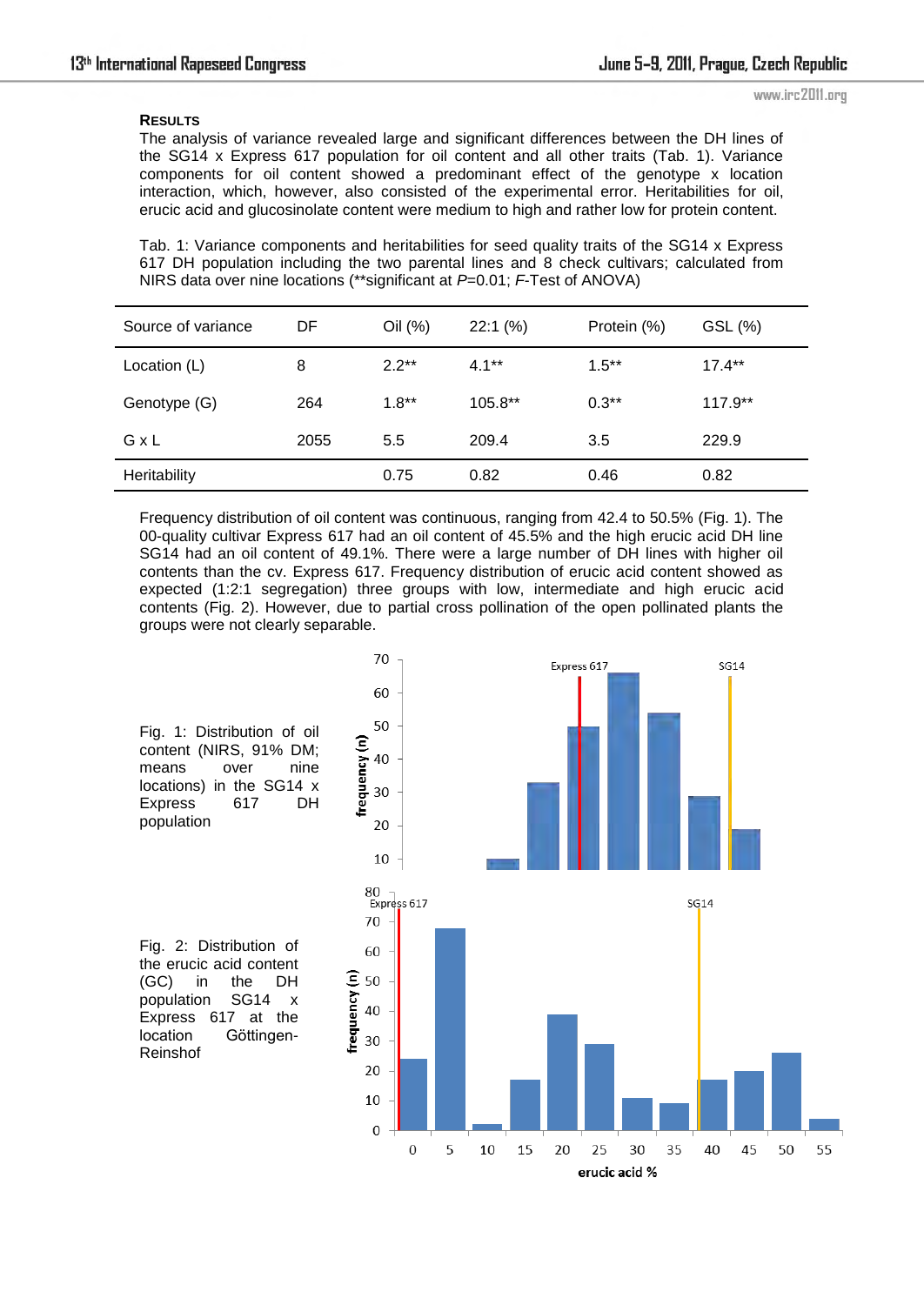In the population there was a significant positive correlation between oil and erucic acid content (Spearman's rank correlation coefficient = 0.716\*\*; NIRS; means over nine locations) and a significant negative correlation between oil and protein content (-0.423\*\*). There was no close correlation between oil and glucosinolate content (-0.121). Although the low erucic acid lines had on the average lower oil contents, there were some lines with oil contents higher than cv. Express 617 (Fig. 3).



#### **DISCUSSION AND PROSPECTS**

A considerable variation for oil content was observed in the doubled haploid population derived from the cross SG14 x Express 617. The population was segregating for erucic acid content. Considering the GC values for erucic acid content of the seeds of the location Göttingen-Reinshof (Fig. 3) a 1:2:1 segregation can be assumed. From n=251 DH lines 89, 105 and 67 had an erucic acid content of <10%, 10 to 35% and >35%, respectively.

As expected there was a close positive correlation between erucic acid and oil content which makes comparison of oil contents between genotypes difficult. Regression analysis will be applied to correct the oil contents of the erucic acid containing genotypes. Nevertheless, there were a number of doubled haploid lines with low erucic acid contents which had oil contents higher than cv. Express 617. Currently the DH population is tested a second year in field experiments at nine locations. Work is also in progress to develop a molecular marker map which will be used to map QTL for oil content and other traits in this population. Results will be compared with results from earlier studies (Zhao *et al*. 2005, Zhao *et al*. 2006, Radoev *et al*. 2008).

# **ACKNOWLEDGEMENTS**

The authors gratefully acknowledge the Fachagentur für Nachwachsende Rohstoffe (FNR e.V.) and the Gemeinschaft zur Förderung der privaten deutschen Pflanzenzüchtung (GFP e.V.) for funding this research project (ÖE 135/10 NR) as well as the participating breeders for performing field experiments.

**REFERENCES**